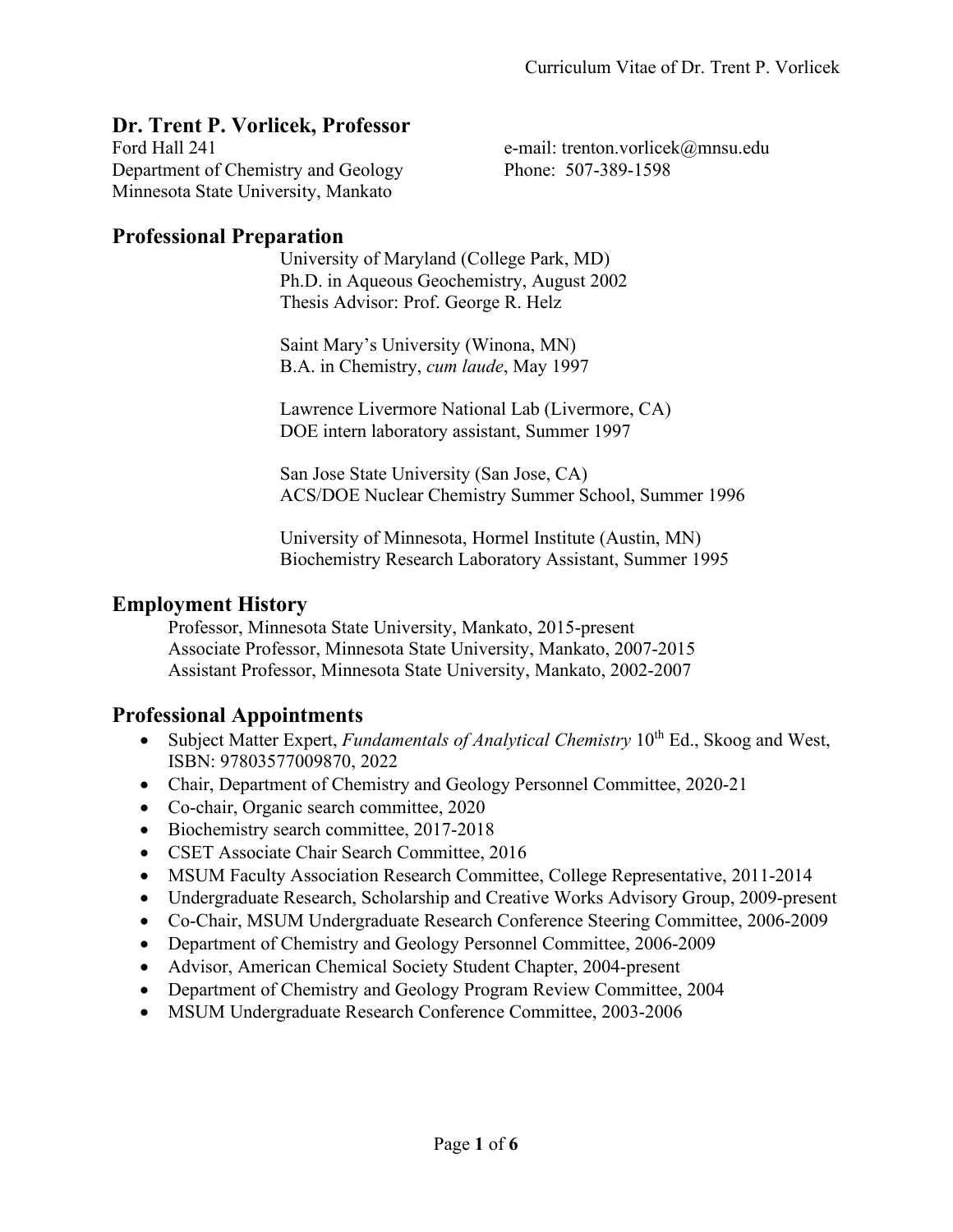### **Honors**

- *Excellence in Student Advising and Leadership*, 2014
- *Excellence in Teaching Award*, 2009
- *Outstanding Senior*, St. Mary's University, 1997

# **Courses Taught**

*General Chemistry* (CHEM 201), *Chemistry and Biochemistry Professional Foundations* (CHEM 281), *Analytical Chemistry* (CHEM 305), *Environmental Chemistry* (CHEM 407), *Instrumental Analysis* (CHEM 475)

## **Professional Affiliations**

- American Chemical Society, 1996-present
- Geochemical Society of America, 2001-present

## **Publications**

#### **\*underlined authors indicate undergraduate research advisees**

Hlohowskyj S.R., Chen X., Romaniello S.J., Vorlicek T.P., Anbar A.D., Lyons T.W., and Chappaz A. (2021) Quantifying molybdenum isotopic speciation in sulfidic water: Implications for the paleoredox proxy. *ACS Earth Space Chem.* **5**: 2891-2899**.**

Miller N., Dougherty M., Du R., Sauers T., Yan C., Pines J.E., Meyers K., Dang Y.M., Nagle E., Ni Z., Pungsrisai T., Wetherington M.T., Vorlicek T.P., Plass K.E., and Morford J.L. (2020) Adsorption of tetrathiomolybdate to iron sulfides and its impact on iron sulfide transformations. *ACS Earth Space Chem.* **4**: 2246-2260**.**

Helz G.R. and Vorlicek T.P. (2019) Precipitation of molybdenum from euxinic waters and the role of organic matter. *Chem. Geol.* **509**: 178-193**.**

Vorlicek T.P., Helz G.R., Chappaz A., Vue P., Vezina A., and Hunter W. (2018) Mechanism of Molybdenum burial in sulfidic sediments: Iron-Sulfide pathway. *ACS Earth Space Chem.* 2: 556- 567.

Vorlicek T.P., Chappaz A., Groskreutz L.M., Young N., and Lyons T.W. (2015) A new analytical approach to determining Mo and Re speciation in sulfidic waters. *Chem. Geol.* **403**: 52-57.

Helz G.R., Erickson B.E., and Vorlicek T.P. (2014) Stabilities of thiomolybdate complexes of iron; Implications for retention of essential trace elements (Fe, Cu, Mo) in sulfidic waters. *Metallomics.* **6**, 1131 – 1140.

Vorlicek T.P., Kahn M.D., Kasuya Y., and Helz G.R. (2004) Capture of molybdenum in pyriteforming sediments: Role of ligand-induced reduction by polysulfides. *Geochim. Cosmochim. Acta* **68**, 547-556.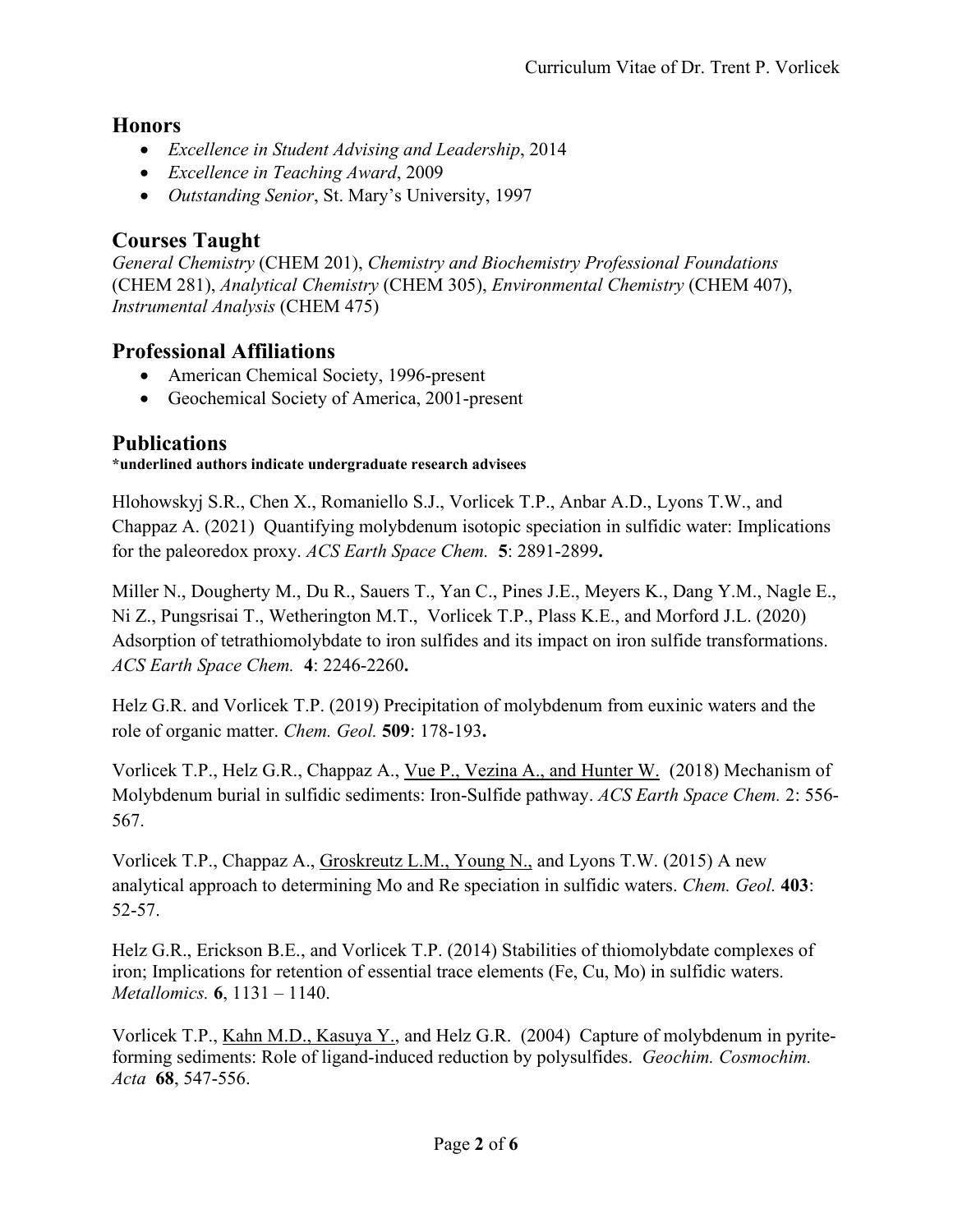Helz G.R., Vorlicek T.P., Kahn M.D., and Kasuya Y. (2004) Scavenging of molybdenum by iron monosulfide. *Environ. Sci. Technol.* **38**, 4263-4268.

Vorlicek T.P. and Helz G.R. (2002) Catalysis by mineral surfaces; implications for Mo geochemistry in anoxic environments. *Geochim. Cosmochim. Acta*, **66**, 3679-3692.

### **Grant Awards**

**\*denotes joint PIs**

Vorlicek T.P. (2018) Advancing the Vanadium paleoredox proxy: Defining the chemistry controlling vanadium speciation in sulfidic and polysulfidic natural waters. ACS Petroleum Research Fund Undergraduate Research Grant. (PRF#: 59061-UR2) \$70,000.

Chappaz A.\*, Vorlicek T.P.\* (2014) Collaborative research: Unraveling Molybdenum and Rhenium speciation: Identifying the burial pathways of redox proxies in sulfidic settings. Early Concept Grants for Exploratory Research (EAGER): Geobiology and Low Temperature Geochemistry (NSF#: 1503567). *\$80,000 total award; \$16,577 MSUM award.*

Vorlicek T.P. (2012) Speciation and sequestration of Rhenium in sulfidic and polysulfidic natural waters. American Chemical Society Petroleum Research Fund (PRF#: 52201-UR2). *\$65,000*

Vorlicek T.P. (2011) Defining the Isotopic Ratios of Anoxic Proxies: Chromatographic Separation and Quantification of Thiomolybdates and Thioperrhenates. Minnesota State University, Faculty Research Grant. *\$5,000*

Hoppie B.W. and Vorlicek T.P. (2008) Surface water assessment of Lake Titlow, Sibley County, Minnesota. Minnesota Pollution Control Agency Grant. *\$81,760*

Hadley M., Vorlicek T.P., Thoemke J.T., Quirk Dorr D., and Swart D.J.(2008) Acquiring a high performance liquid chromatography system with mass spectral capabilities. United States Department of Agriculture, Equipment Grant. *\$50,000.00*

Vorlicek T.P. (2005) Chemical interactions between antibiotics and clay minerals: Effects on antibiotic and metal mobility in soil environments. Minnesota State University, Faculty Research Grant. *\$4,970.00*

Vorlicek T.P. (2003) The influence of mineral surfaces on the fate of pharmaceuticals in the environment. Minnesota State University, Faculty Research Grant. *\$3,870.00*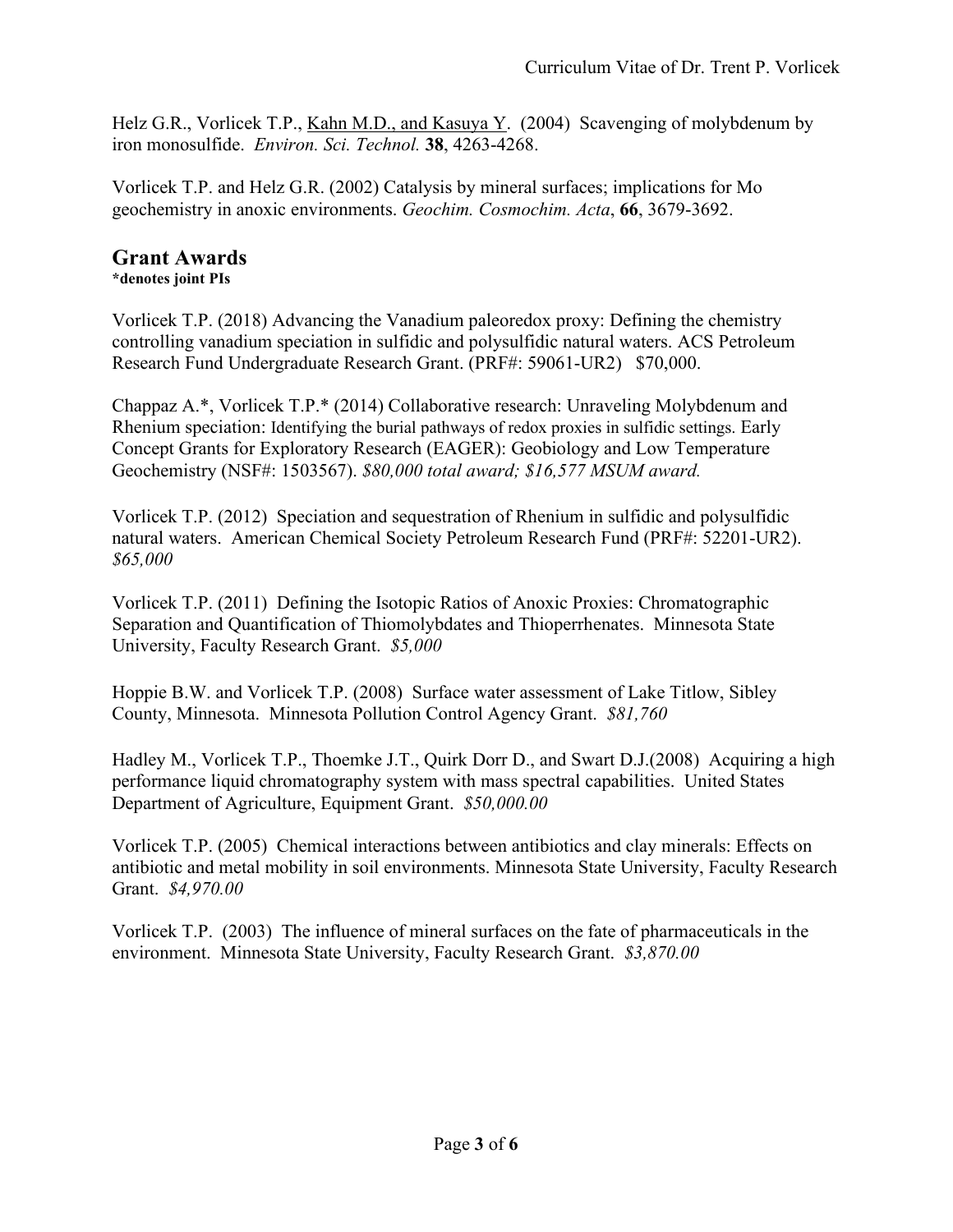### **Presentations**

#### **Underlined Authors Denote Undergraduate Researcher Advisees ¥ designates presenting author if not first name listed**

Nowak A., Hanfler S., Schauer L., Hussey C., Chappaz A., and Vorlicek T.P. (2022) Ion Pair Chromatographic Separation of  $V^V$ ,  $V^{IV}$ , and  $V^{III}$  Ions in Sulfidic Waters. Presented to the Geochemistry Division at the Spring 2022 American Chemical Society National Meeting, San Diego, CA.

Weston S., Medina M. and Vorlicek T.P. (2019) Ion Pair Chromatographic Separation of  $V<sup>V</sup>$ , VIV, and VIII Ions in Sulfidic Waters. Presented at the Chemical Education Undergraduate Poster Session, Geochemistry, Spring 2019 American Chemical Society National Meeting, Orlando, FL.

Vorlicek T.P., Helz G.R., Chappaz A., Vue P., and Vezina A. (2018) Molybdenum burial mechanism: Iron-sulfide pathway. Oral talk presented at the V.M. Goldschmidt Conference sponsored by the Geochemical Society of America. Boston, MA.

Vue P., Vezina A., Miller S., Casperson M. and Vorlicek T.P. (2018) Advancing the vanadium paleoredox proxy: Defining the chemistry controlling vanadium speciation in sulfidic natural waters. Presented at the Chemical Education Undergraduate Poster Session, Geochemistry, Spring 2018 American Chemical Society National Meeting, New Orleans, LA.

Vorlicek T.P., Helz G.R., Chappaz A., Vue P., and Vezina A. (2017) Inorganic fixation of molybdenum. Poster presented at the V.M. Goldschmidt Conference sponsored by the Geochemical Society of America. Paris, France.

Vue P., Vezina A., Chappaz A., and Vorlicek T.P. (2017) Reductive pathway to Mo deposition in anoxic sediments: Aqueous  $Mo<sup>VI</sup>$  to insoluble  $Mo<sup>IV</sup>$  via variable-composition Fe-Mo<sup>IV</sup>-S precipitates. Presented at *Sci-Mix* at the Spring 2017 American Chemical Society National Meeting, San Diego, CA.

Vue P., Hunter W., Chappaz A., and Vorlicek T.P. (2016) Toward a better understanding of Mo burial in anoxic sediments: Roles of  $Fe^{II}$ -Mo<sup>IV</sup>-S clusters, sol stability, and ionic strength. Presented at *Sci-Mix* at the Spring 2016 American Chemical Society National Meeting, San Diego, CA.

Stong E., Young N., Groskreutz, L.M. and Vorlicek T.P. (2015) Reverse phase ion pair chromatographic separation of oxythiomolybdate and oxythioperrhenate mixtures. Presented at *Sci-Mix* at the Spring 2015 American Chemical Society National Meeting, Denver, CO.

Vorlicek T.P., Chappaz, A., Groskreutz, L.M., and Myslicki, N. (2014) Formation of Fe-Mo-S solid(s): Possible Sequestration Vehicle. Presented at the V.M. Goldschmidt Conference sponsored by the Geochemical Society of America. Sacramento, CA.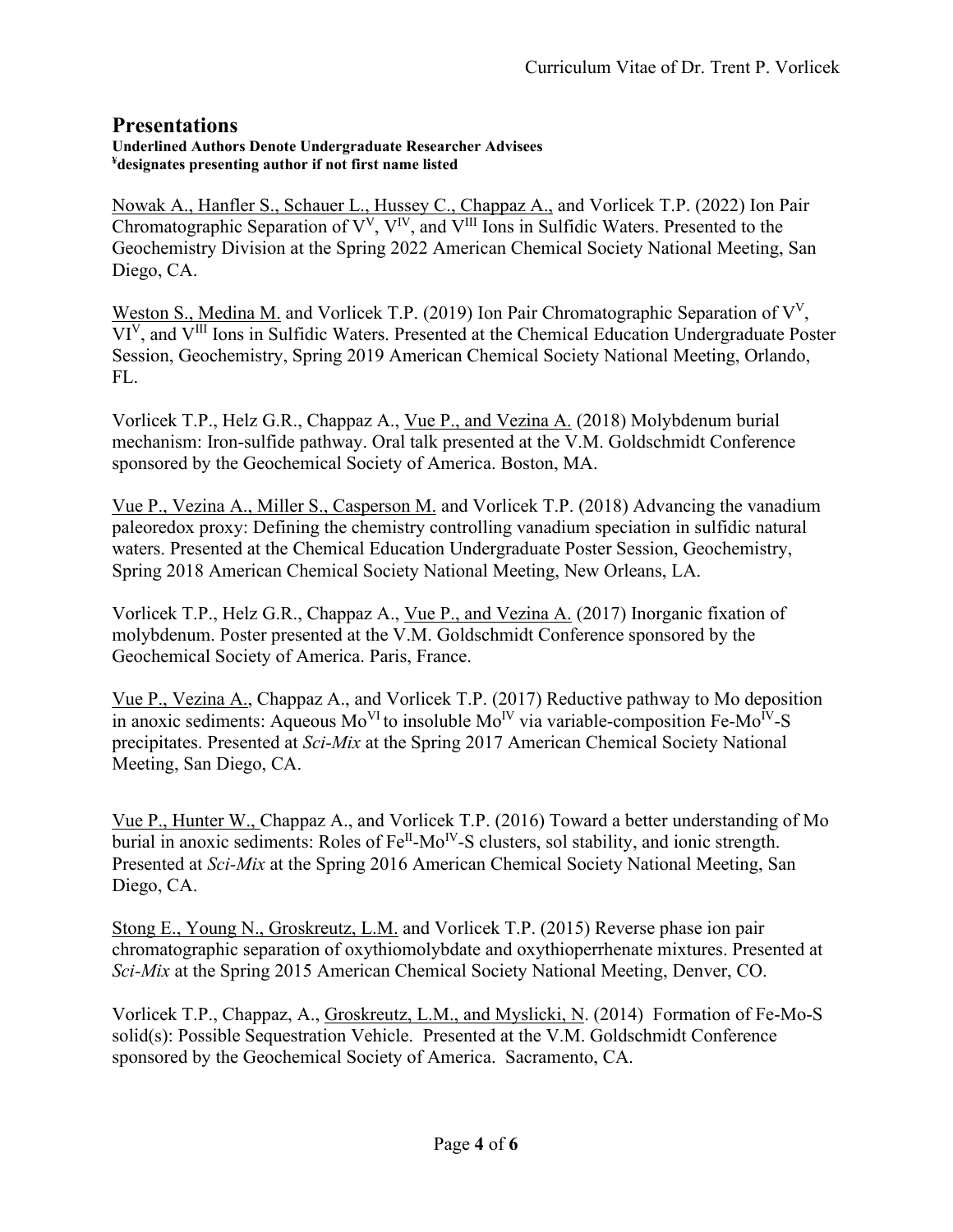Yanez P.J., Stong E., and Vorlicek T.P. (2014) Formation of iron-molybdenum-sulfide solid phase(s) in anoxic natural waters: Possible pathway to Mo deposition. Presented at *Sci-Mix* at the Spring 2014 American Chemical Society National Meeting, Dallas, TX.

Chappaz A. and Vorlicek T.P.**¥** (2013) Importance of measuring thiometalates for understanding Mo and Re geochemistry in sulfidic waters. Presented to the Geochemistry Division at the Fall 2013 American Chemical Society National Meeting, Indianapolis, IN.

Wagner C.T., Maloney M.M., Yanez P., and Vorlicek T.P. (2013) Re(VII) reduction in the presence of sorbed Fe(II): Plausible removal pathway in suboxic porewaters. Presented at the Chemical Education Undergraduate Poster Session, Environmental Chemistry, Spring 2013 American Chemical Society National Meeting, New Orleans, LA.

Groskreutz L.M. and Vorlicek T.P. (2013) Quantification of thioperrhenates using reverse phase ion pair chromatography with suppressed conductivity detection. Presented to the Analytical Chemistry Division at the Spring 2013 American Chemical Society National Meeting, New Orleans, LA.

Groskreutz L.M. and Vorlicek T.P. (2012) Influence of mineral surfaces on Re speciation in sulfidic porewaters. Presented at the V.M. Goldschmidt Conference sponsored by the Geochemical Society of America. Montreal, Canada.

Wagner C.T., Maloney M.M., and Vorlicek T.P. (2012) Verifying Mo speciation in sulfidic and polysulfidic natural waters using ion chromatography with suppressed conductivity detection. Presented to the Environmental Chemistry Division at the Spring 2012 American Chemical Society National Meeting, San Diego, CA.

Groskreutz, L.M. and Vorlicek, T.P. (2012) Speciation and removal mechanisms of rhenium in anoxic and sulfidic waters. Presented to the Environmental Chemistry Division at the Spring 2012 American Chemical Society National Meeting, San Diego, CA.

Whitaker, D.D. and Vorlicek, T.P. (2011) Laboratory exercise demonstrating systematic error in instrumental analyses: Aberrant atomic absorption spectroscopy of cadmium. Presented at the Chemical Education Undergraduate Poster Session, Analytical Chemistry, Spring 2010 American Chemical Society National Meeting, San Francisco, CA.

Weeramantri, I., Smith, T., Ayers, T., and Vorlicek, T.P. (2010) Antibiotic complexes involving heavy metals, ciprofloxacin, and phenolic degradation products: Potential relevance in ground and waste water systems. Presented at the Chemical Education Undergraduate Poster Session, Environmental Chemistry, Spring 2010 American Chemical Society National Meeting, San Francisco, CA.

Weeramantri, I. and Vorlicek, T.P. (2010) Antibiotic complexes involving heavy metals, ciprofloxacin, and phenolic degradation products: Relevance in ground and waste water systems. Presented at the Spring 2010 Council of Undergraduate Research Posters on the Hill Event, Washington D.C.